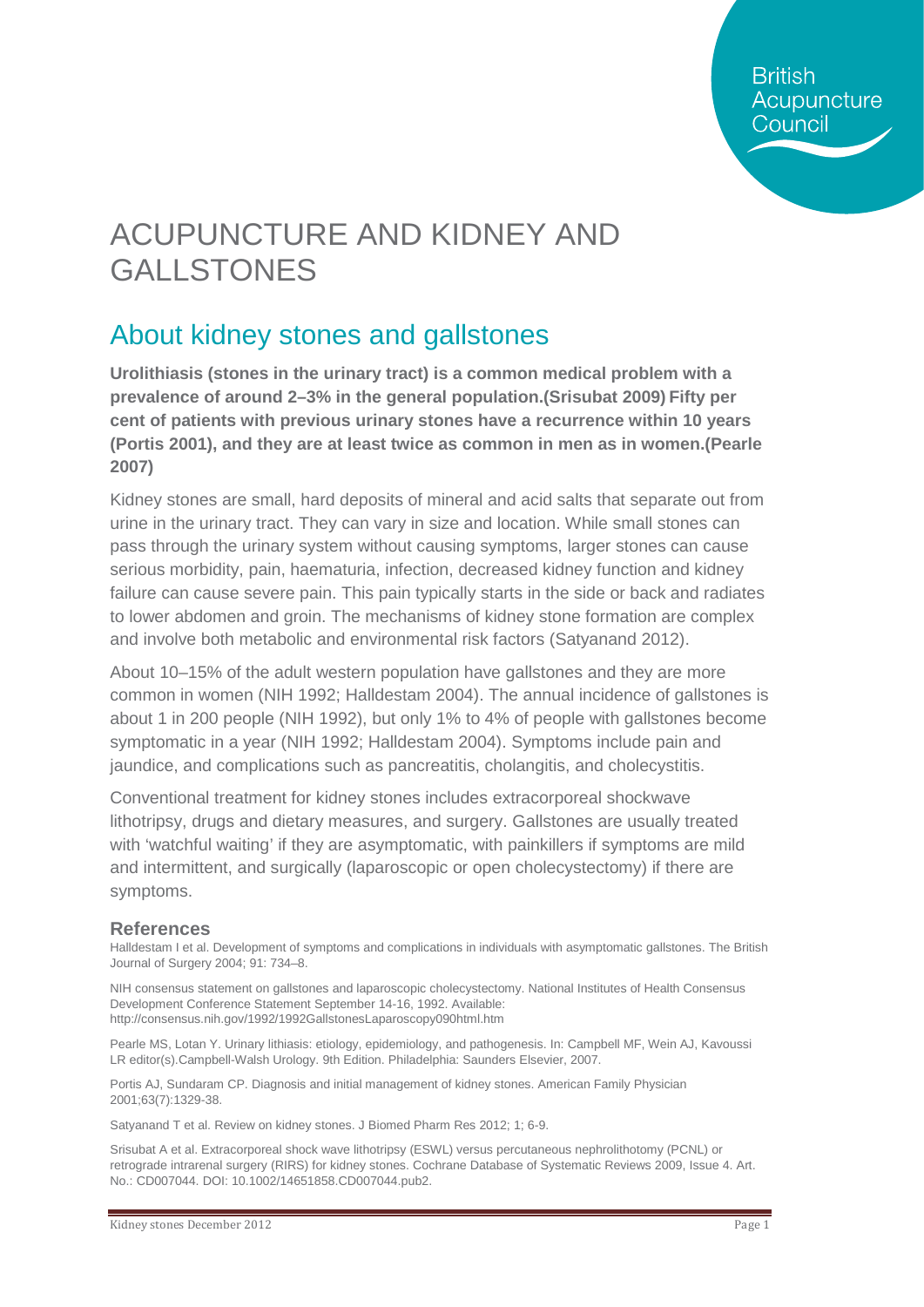### How acupuncture can help

This factsheet focuses on the evidence for acupuncture for kidney stones and gallstones.

Most of the randomised controlled trials (RCTs) in this area relate to acupuncture used as an adjunct to lithotripsy, and there is evidence that it may reduce anxiety and sedative/analgesic drug requirements (Miyaoka 2009). It was found to provide more effective analgesia than pethidine and diazepam in one trial (Hodzic 2007) and to be at least as good as midazolam in another (Resim 2005). Likewise, acupuncture may be a useful addition for cholecystectomy (Gu 2010).

However, the extent to which it can benefit people with kidney or gall stones outside of assisting with these biomedical procedures has scarcely been addressed in the research literature. One controlled study showed a significant advantage for electroacupuncture over medication for stones in the upper urinary tract (Lin 2005). Others have found it to be beneficial when compared to Chinese herbal medicine (Song 2006; Xuemei 2006).In general, acupuncture is believed to stimulate the nervous system and cause the release of neurochemical messenger molecules. The resulting biochemical changes influence the body's homeostatic mechanisms, thus promoting physical and emotional well-being.

Research has shown that acupuncture treatment may specifically help in the management of kidney stones and gallstones by:

- Acting on areas of the brain known to reduce sensitivity to pain and stress, as well as promoting relaxation and deactivating the 'analytical' brain, which is responsible for anxiety and worry (Hui 2010; Hui 2009);
- Increasing the release of adenosine, which has antinociceptive properties (Goldman 2010);
- Improving muscle stiffness and joint mobility by increasing local microcirculation (Komori 2009), which aids dispersal of swelling;
- Reducing inflammation, by promoting release of vascular and immunomodulatory factors (Kavoussi 2007);
- Increasing the distribution of cholecystokinin and vasoactive intestinal peptide containing cells in duodenum and the sphincter of Oddi, thus improving biliary tract motility (Kuo 2005).

### About traditional acupuncture

Acupuncture is a tried and tested system of traditional medicine, which has been used in China and other eastern cultures for thousands of years to restore, promote and maintain good health. Its benefits are now widely acknowledged all over the world, and in the past decade traditional acupuncture has begun to feature more prominently in mainstream healthcare in the UK. In conjunction with needling, the practitioner may use techniques such as moxibustion, cupping, massage or electro-acupuncture. They may also suggest dietary or lifestyle changes.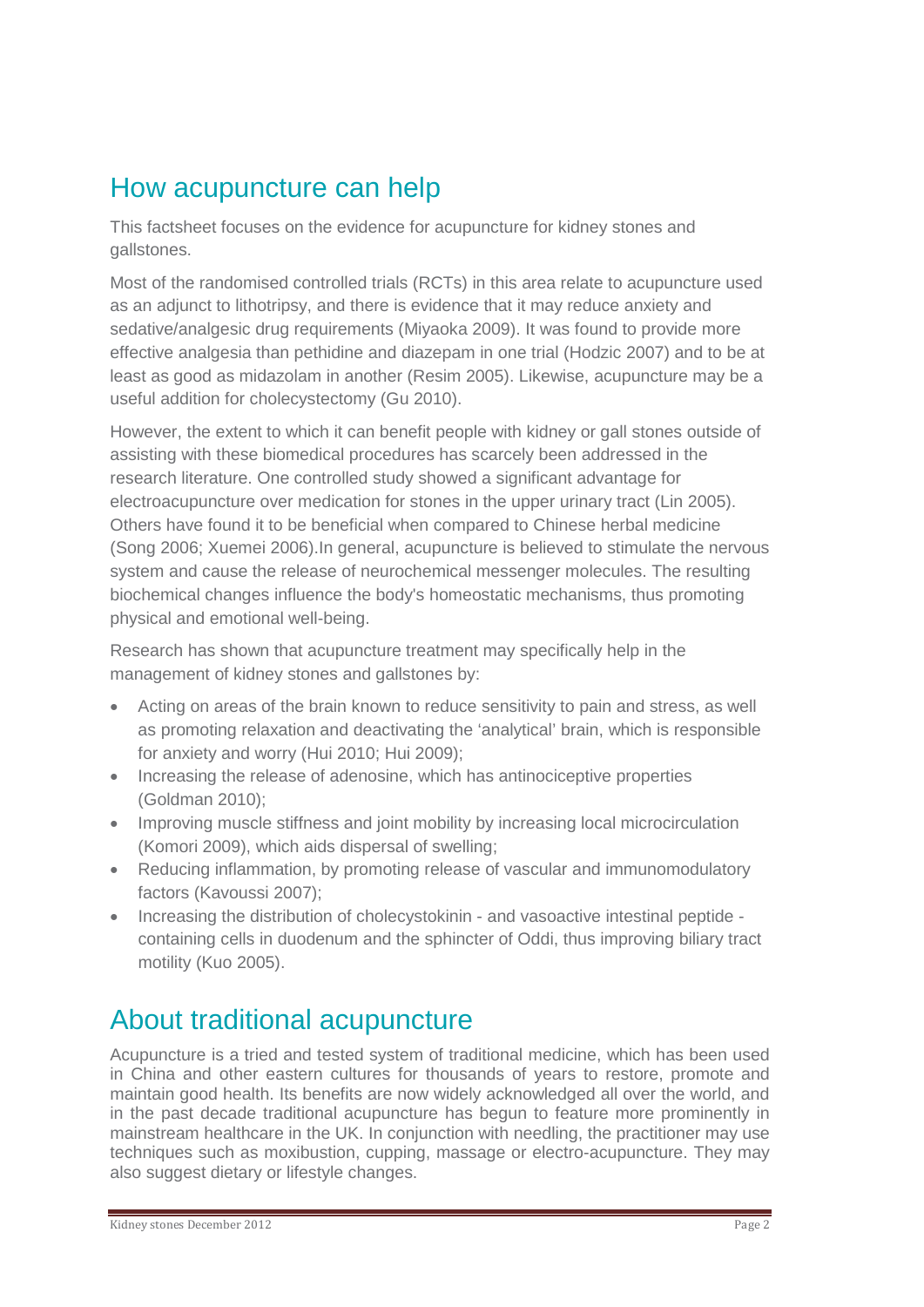Traditional acupuncture takes a holistic approach to health and regards illness as a sign that the body is out of balance. The exact pattern and degree of imbalance is unique to each individual. The traditional acupuncturist's skill lies in identifying the precise nature of the underlying disharmony and selecting the most effective treatment. The choice of acupuncture points will be specific to each patient's needs. Traditional acupuncture can also be used as a preventive measure to strengthen the constitution and promote general wellbeing.

An increasing weight of evidence from Western scientific research (see overleaf) is demonstrating the effectiveness of acupuncture for treating a wide variety of conditions. From a biomedical viewpoint, acupuncture is believed to stimulate the nervous system, influencing the production of the body's communication substances - hormones and neurotransmitters. The resulting biochemical changes activate the body's selfregulating homeostatic systems, stimulating its natural healing abilities and promoting physical and emotional wellbeing.

#### About the British Acupuncture Council

With over 3000 members, the British Acupuncture Council (BAcC) is the UK's largest professional body for traditional acupuncturists. Membership of the BAcC guarantees excellence in training, safe practice and professional conduct. To find a qualified traditional acupuncturist, contact the BAcC on 020 8735 0400 or visit [www.acupuncture.org.uk](http://www.acupuncture.org.uk/)

## ACUPUNCTURE AND KIDNEY AND GALLSTONES

### The evidence

| <b>Research</b>                                                                                                                                 | <b>Conclusion</b>                                                                                                                                                                                                                                                                                                                                                                                                                                                                             |
|-------------------------------------------------------------------------------------------------------------------------------------------------|-----------------------------------------------------------------------------------------------------------------------------------------------------------------------------------------------------------------------------------------------------------------------------------------------------------------------------------------------------------------------------------------------------------------------------------------------------------------------------------------------|
| <b>Review</b>                                                                                                                                   |                                                                                                                                                                                                                                                                                                                                                                                                                                                                                               |
| Miyaoka R, Monga M. Use of traditional<br>Chinese medicine in the management<br>of urinary stone disease. Int Braz J Urol<br>2009; 35: 396-405. | A review that looked at the evidence-based literature supporting<br>the use of traditional Chinese herbal medicine and acupuncture<br>for kidney stones. The reviewers found evidence to suggest that<br>acupuncture is effective as a pre-treatment anxiolytic and<br>analgesic for colic pain and during extracorporeal shock wave<br>lithotripsy treatment, reducing the need for complementary<br>sedative drugs. However, they suggested that more trials are<br>needed to confirm this. |
| <b>Randomised controlled trials</b>                                                                                                             |                                                                                                                                                                                                                                                                                                                                                                                                                                                                                               |
| <b>Kidney stones</b>                                                                                                                            |                                                                                                                                                                                                                                                                                                                                                                                                                                                                                               |
| Hodzic J et al. Analgesia with                                                                                                                  | A randomised controlled trial that investigated whether                                                                                                                                                                                                                                                                                                                                                                                                                                       |
| Kidney stones December 2012                                                                                                                     | Page 3                                                                                                                                                                                                                                                                                                                                                                                                                                                                                        |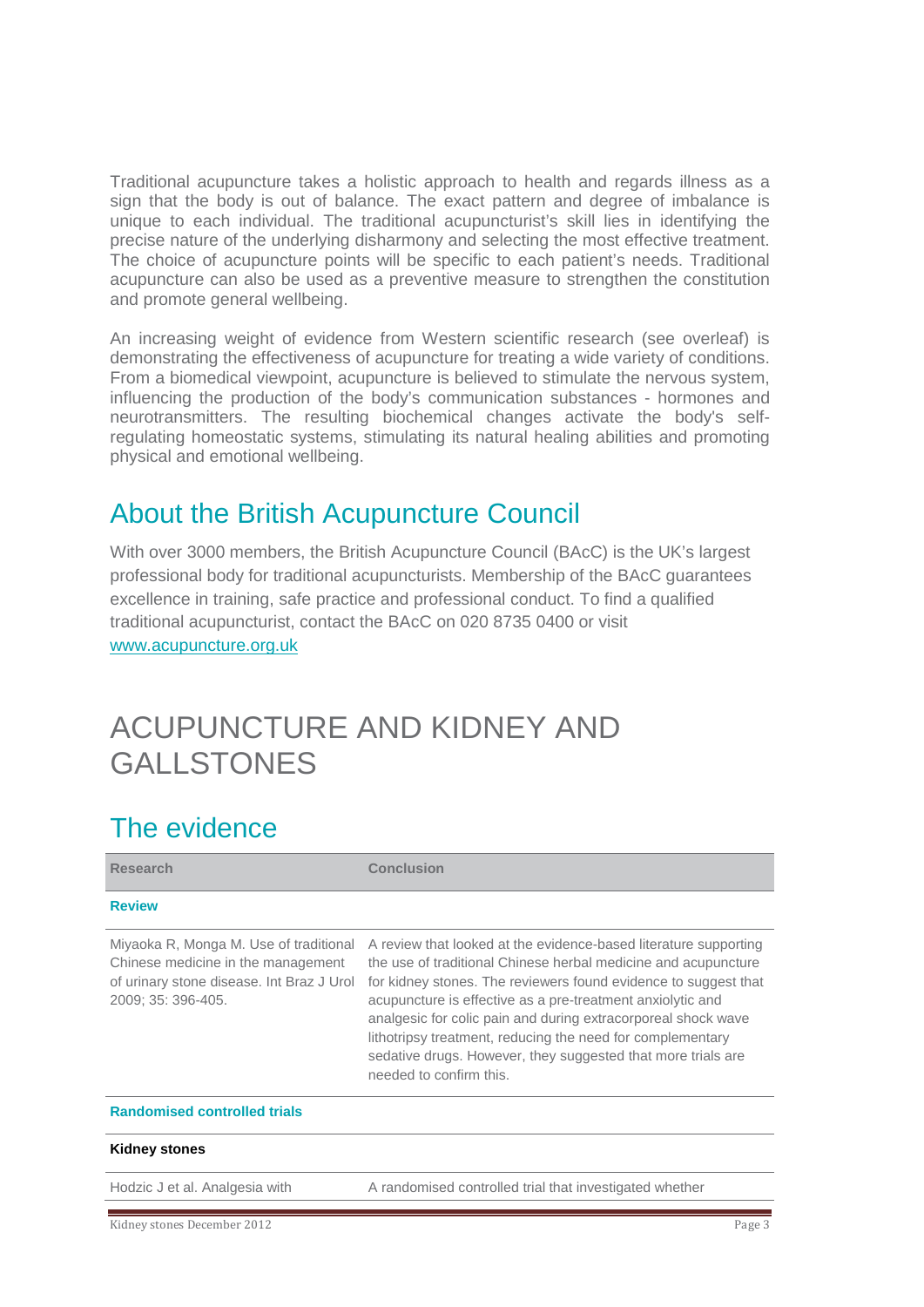| acupuncture in extracorporeal shock<br>wave lithotripsy of kidney stones--first<br>results [Article in German]. Urologe A.<br>2007; 46: 740, 742-4, 746-7.                                       | acupuncture at certain acupuncture points can lower or even<br>substitute the demand for analgesics. A total of 102 patients<br>were allocated to 50 mg pethidine plus 10 mg diazepam or<br>acupuncture. The researchers found that the analgesic effect of<br>acupuncture was significantly superior to that of analgesics.                                                                                                                                                                                                                                                                                                                                                                                                                                                                                                                                                                                                                                                                        |
|--------------------------------------------------------------------------------------------------------------------------------------------------------------------------------------------------|-----------------------------------------------------------------------------------------------------------------------------------------------------------------------------------------------------------------------------------------------------------------------------------------------------------------------------------------------------------------------------------------------------------------------------------------------------------------------------------------------------------------------------------------------------------------------------------------------------------------------------------------------------------------------------------------------------------------------------------------------------------------------------------------------------------------------------------------------------------------------------------------------------------------------------------------------------------------------------------------------------|
| Resim S et al. Effectiveness of electro-<br>acupuncture compared to sedo-<br>analgesics in relieving pain during<br>shockwave lithotripsy. Urol Res. 2005<br>Aug;33(4):285-90. Epub 2005 Jun 22. | A randomised controlled trial that compared the clinical efficacy<br>of electro-acupuncture (EA) with the combination of tramadol<br>plus midazolam (TM) for pain relief during outpatient<br>extracorporeal shockwave lithotripsy (ESWL). A total of 35<br>patients with kidney stones were allocated to undergo lithotripsy<br>with a third generation lithotriptor after receiving either EA or TM<br>for sedation and analgesia. Visual analogue scores were<br>consistently lower in the EA group compared with the TM group<br>throughout the ESWL procedure, but not statistically significantly<br>so. There was also no significant difference in stone-free rates<br>between the groups, and durations of ESWL procedures were<br>similar in both groups. No side effects were seen in any patient<br>who received EA. The researchers concluded that their study<br>showed that EA is an effective method for inducing sedation with<br>analgesia without any demonstrable side effects. |

#### **Gall stones**

| acupoints and non-acupoints on the<br>perioperative analgesic effect in patients<br>with laparoscopic cholecystectomy<br>[Article in Chinese]. Zhongguo Zhen Jiu.<br>2010; 30: 675-8. | Gu CY et al. Influence of acupuncture at A randomised controlled trial that explored the peri-operative<br>analgesic effect of general anaesthesia, 'real' acupuncture<br>anaesthesia and 'sham' acupuncture anaesthesia in 90 patients<br>having laparoscopic cholecystectomy. The dosage of fentanyl<br>used in the acupuncture anaesthesia was obviously lower than<br>that in the other two groups (both $p<0.05$ ), and the dosages of<br>propofol and vecuronium bromide used in the acupuncture<br>anaesthesia were obviously lower than those in the general<br>anaesthesia group ( $p<0.05$ , $p<0.01$ ). After surgery, the<br>acupuncture anaesthesia group used less analgesic than the<br>sham acupuncture anaesthesia group within 4 and 6 hours (both<br>p<0.05), and it was significantly less than that in the general<br>anaesthesia group within 4, 6, 8 hours (all $p<0.05$ ). The VAS<br>pain scores 44 hours after surgery were obviously lower in the<br>acupuncture anaesthesia group than in the other groups (both<br>p<0.05). The researchers concluded that acupuncture<br>anaesthesia can enhance the anaesthetic effect of compound<br>general anaesthesia and prolong the analgesia period. |
|---------------------------------------------------------------------------------------------------------------------------------------------------------------------------------------|----------------------------------------------------------------------------------------------------------------------------------------------------------------------------------------------------------------------------------------------------------------------------------------------------------------------------------------------------------------------------------------------------------------------------------------------------------------------------------------------------------------------------------------------------------------------------------------------------------------------------------------------------------------------------------------------------------------------------------------------------------------------------------------------------------------------------------------------------------------------------------------------------------------------------------------------------------------------------------------------------------------------------------------------------------------------------------------------------------------------------------------------------------------------------------------------------------------------------|
| Song MP. Clinical observation on<br>frequency-changeable<br>electroacupuncture for treatment of<br>cholelithiasis [Article in Chinese].<br>Zhongguo Zhen Jiu. 2006; 26: 772-4.        | A randomised controlled trial that compared electroacupuncture<br>with a control treatment (Chinese medicine Paishi Decoction,<br>40mL of 33% magnesium sulphate, 30mL of 0.5% hydrochloric<br>acid, a fat diet, and a Tuian Yunjing Instrument) in 120 patients<br>with cholelithiasis. The total effective rate was 86.7% in the<br>treatment group and 68.3% in the control group with a significant<br>difference between the two groups ( $p$ <0.05). The researchers<br>concluded that electroacupuncture has a definite therapeutic<br>effect on gallstones, which is better than comprehensive<br>lithagogue therapy.                                                                                                                                                                                                                                                                                                                                                                                                                                                                                                                                                                                              |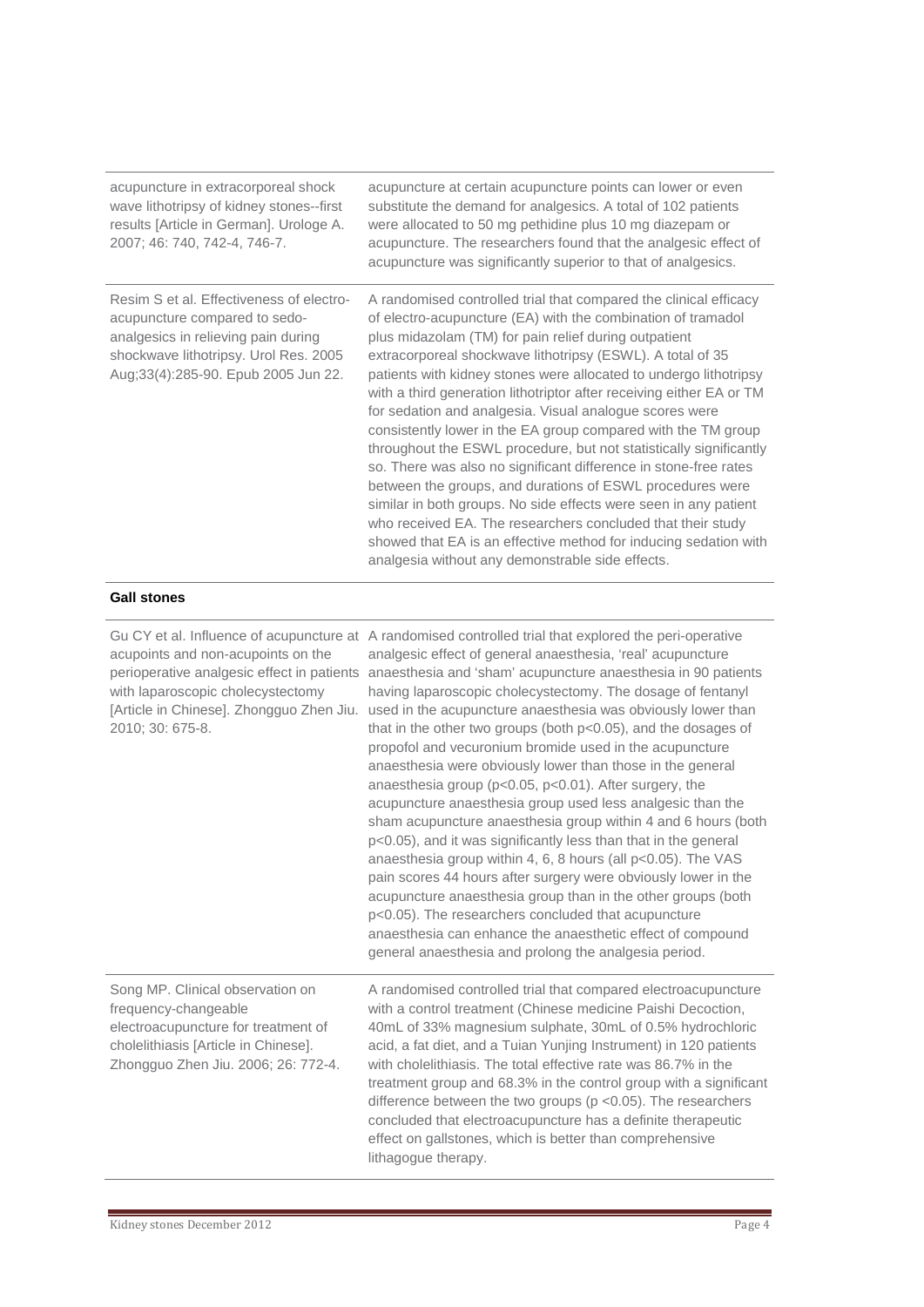#### **Other clinical studies**

| Xuemei C et al. Treatment of<br>cholelithiasis by acupuncture and oral<br>decoction. J Tradit Chin Med 2006; 26:<br>$167 - 9.$                            | A case controlled series that looked at 36 people with<br>cholelithiasis treated with acupuncture. The total effective rate<br>was 97.2%, and the cured plus markedly effective rate was<br>83.3%, which were significantly better than those of 83.3% and<br>52.8% in the control group comprising 36 patients treated with a<br>herbal decoction alone. The statistical differences between the<br>groups were p<0.05 and p<0.01 respectively.                                                                                                                                                                                                                                                                                                                                                                                                                                                                                                                                                                                                                |
|-----------------------------------------------------------------------------------------------------------------------------------------------------------|-----------------------------------------------------------------------------------------------------------------------------------------------------------------------------------------------------------------------------------------------------------------------------------------------------------------------------------------------------------------------------------------------------------------------------------------------------------------------------------------------------------------------------------------------------------------------------------------------------------------------------------------------------------------------------------------------------------------------------------------------------------------------------------------------------------------------------------------------------------------------------------------------------------------------------------------------------------------------------------------------------------------------------------------------------------------|
| Lin Q et al. Electro-acupuncture<br>treatment for the upper segment<br>ureterolithiasis under B-<br>ultrasonography. J Tradit Chin Med<br>2005; 25: 13-5. | A controlled trial that explored the effects of the local strong<br>stimulation generated by electro-acupuncture for the treatment of<br>upper segment ureterolithiasis. Patients were allocated to a<br>treatment group (electro-acupuncture with strong stimulation),<br>control group I (medication) and control group II (conventional<br>acupuncture). The results showed that the differences in the<br>cure rate and the total effective rate between the treatment<br>group and the two control groups were statistically significantly<br>different in favour of electroacupuncture (p<0.05 and<br>p<0.01respectively). The researchers concluded that this<br>indicates that improved therapeutic effects can be obtained<br>using electro-acupuncture for the treatment of upper segment<br>ureterolithiasis.                                                                                                                                                                                                                                        |
| <b>Possible mechanisms of acupuncture</b>                                                                                                                 |                                                                                                                                                                                                                                                                                                                                                                                                                                                                                                                                                                                                                                                                                                                                                                                                                                                                                                                                                                                                                                                                 |
| Goldman N et al. Adenosine A1<br>receptors mediate local anti-nociceptive<br>effects of acupuncture. Nat Neurosci<br>2010; May 30.                        | A study showing that the neuromodulator adenosine, which has<br>anti-nociceptive properties, was released during acupuncture in<br>mice, and that its anti-nociceptive actions required adenosine A1<br>receptor expression. Direct injection of an adenosine A1 receptor<br>agonist replicated the analgesic effect of acupuncture. Inhibition<br>of enzymes involved in adenosine degradation potentiated the<br>acupuncture-elicited increase in adenosine, as well as its anti-<br>nociceptive effect. The researchers concluded that their<br>observations indicate that adenosine mediates the effects of<br>acupuncture and that interfering with adenosine metabolism may<br>prolong the clinical benefit of acupuncture.                                                                                                                                                                                                                                                                                                                               |
| Hui KK et al. Acupuncture, the limbic<br>system, and the anticorrelated networks<br>of the brain. Auton Neurosci 2010; 157:<br>81-90.                     | Studies have shown that acupuncture stimulation, when<br>associated with sensations comprising deqi, evokes deactivation<br>of a limbic-paralimbic-neocortical network, as well as activation<br>of somatosensory brain regions. These networks closely match<br>the default mode network and the anti-correlated task-positive<br>network. The effect of acupuncture on the brain is integrated at<br>multiple levels, down to the brainstem and cerebellum and<br>appears to go beyond either simple placebo or somatosensory<br>needling effects. Needling needs to be done carefully, as very<br>strong or painful sensations can attenuate or even reverse the<br>desired effects. Their results suggest that acupuncture mobilises<br>the functionally anti-correlated networks of the brain to mediate<br>its actions, and that the effect is dependent on the<br>psychophysical response. They discuss potential clinical<br>application to disease states including chronic pain, major<br>depression, schizophrenia, autism, and Alzheimer's disease. |